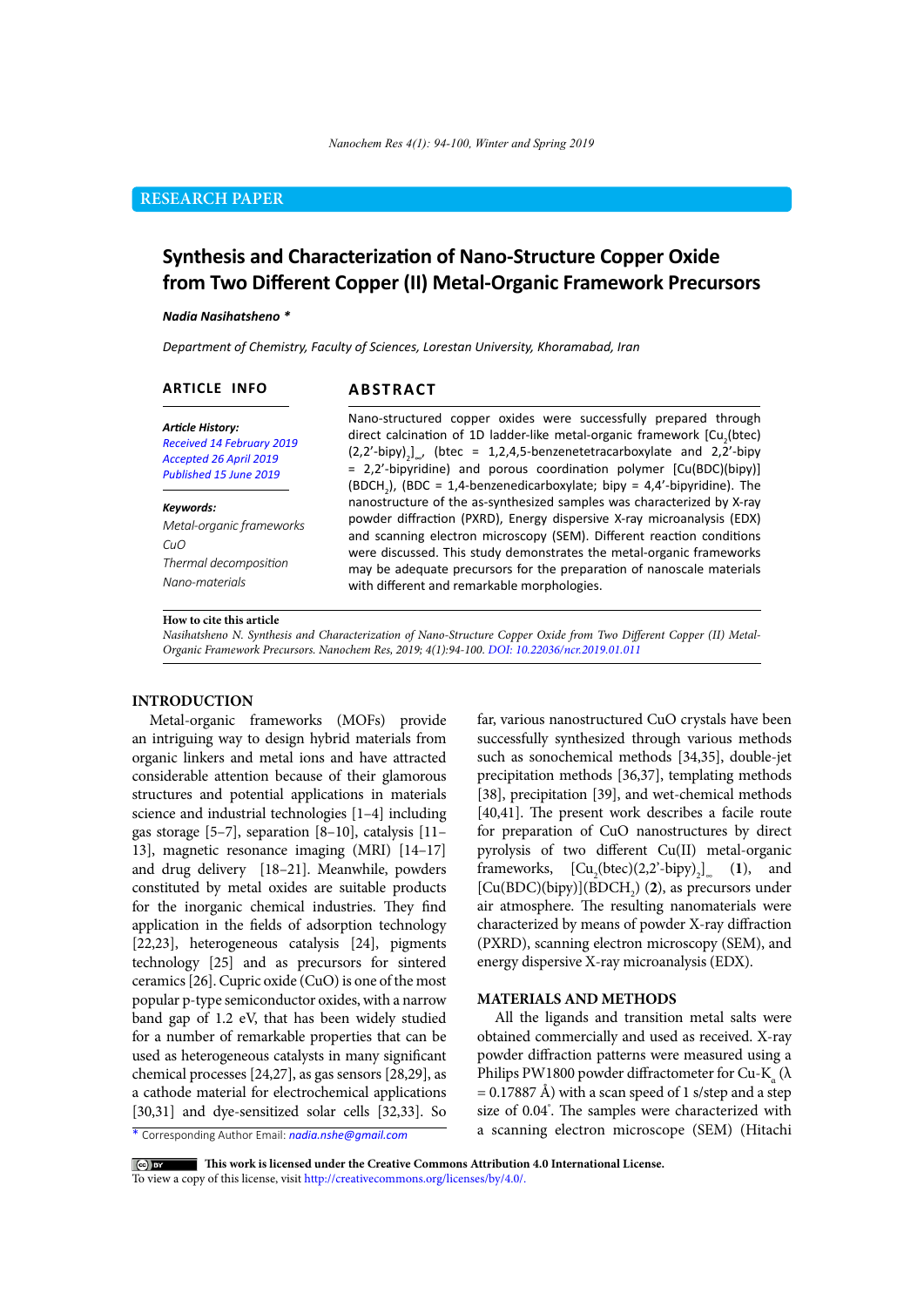S4160 and Philips XL30) with gold coating. Energy-dispersive X-ray analysis (EDX) was used to fulfill elemental microanalysis with a Philips XL30 operating at 17.0 kV.

# *Synthesis of [Cu<sub>2</sub>(btec)(2,2'-bipy)<sub>2</sub>]*<sub>∞</sub> (1)

 $\left[\text{Cu}_{2}\text{(btec)}(2,2^{2}-bipy)\right]_{\infty}$  (1) was synthesized by the method according to the literature [42]. In a typical synthesis of **1**, a mixture of  $Cu(OAc)_2 \cdot 2H_2O$ ,  $H_4$ btec, NaOH, 2,2'-bipy, and  $H_2O$  with the molar ratio of 0.6:0.3:1.2:0.6:399.6 was stirred for 30 min, sealed in a Teflon-lined stainless steel autoclave and heated at 120 ° C for 2 days. After cooling to room temperature, the dark blue powder product of **1** was collected.

# *Synthesis of [Cu(BDC)(bipy)](BDCH<sub>2</sub>) (2)*

Compound  $[Cu(BDC)(bipy)](\overline{B}DCH_2)$ ) (**2**) was prepared using the reported method [43]. A mixture of  $Cu(NO_3)_{2}$ . 2.5H<sub>2</sub>O (0.725 g, 0.3 mmol), BDCH2 (0.05 g, 0.3 mmol), bipy (0.047 g, 0.3



Fig. 1. X-ray powder pattern of  $[Cu_2(btec)(2,2'-bipy)]_{\infty}$  MOF. (a) The simulated pattern of single crystal X-ray data and (b) experimental pattern of as-synthesized MOF.



Fig. 2. Powder X-ray diffraction patterns for [Cu(BDC)(bipy)]  $(BDCH<sub>2</sub>)$  analogs; (a) the original form, (b) as synthesized.

*Nanochem Res 4(1): 94-100, Winter and Spring 2019*<br> **Colum** 

mmol), and  $H_2O$  (3 ml) was heated in a Teflonlined autoclave at 150 ° C for 2 days and then cooled to room temperature. The blue powder product was filtered, washed with  $H_2O$  and ethanol, and airdried to give  $[Cu(BDC)(bipy)](BDCH<sub>2</sub>)$ .

#### *Synthesis of copper oxide nanoparticles*

The precursors **1** and **2** were placed in a ceramic boat separately and calcinated in the furnace at 500 ° C for 4 h under air atmosphere. After cooling at room temperature, black products were collected. Calcination at other temperatures (400 and 600 ° C) followed the same process above.

### **RESULTS AND DISCUSSION**

The structure of compounds  $[Cu_2(btec)(2,2) \text{bipy}\text{)}_2$ <sup>1</sup> (1) and  $\text{[Cu(BDC)(bipy)](BDCH}_2)$  (2)







Fig. 4. PXRD pattern resulting from calcination of the [Cu(BDC)  $(bipy)](BDCH<sub>2</sub>) MOF at 500°C.$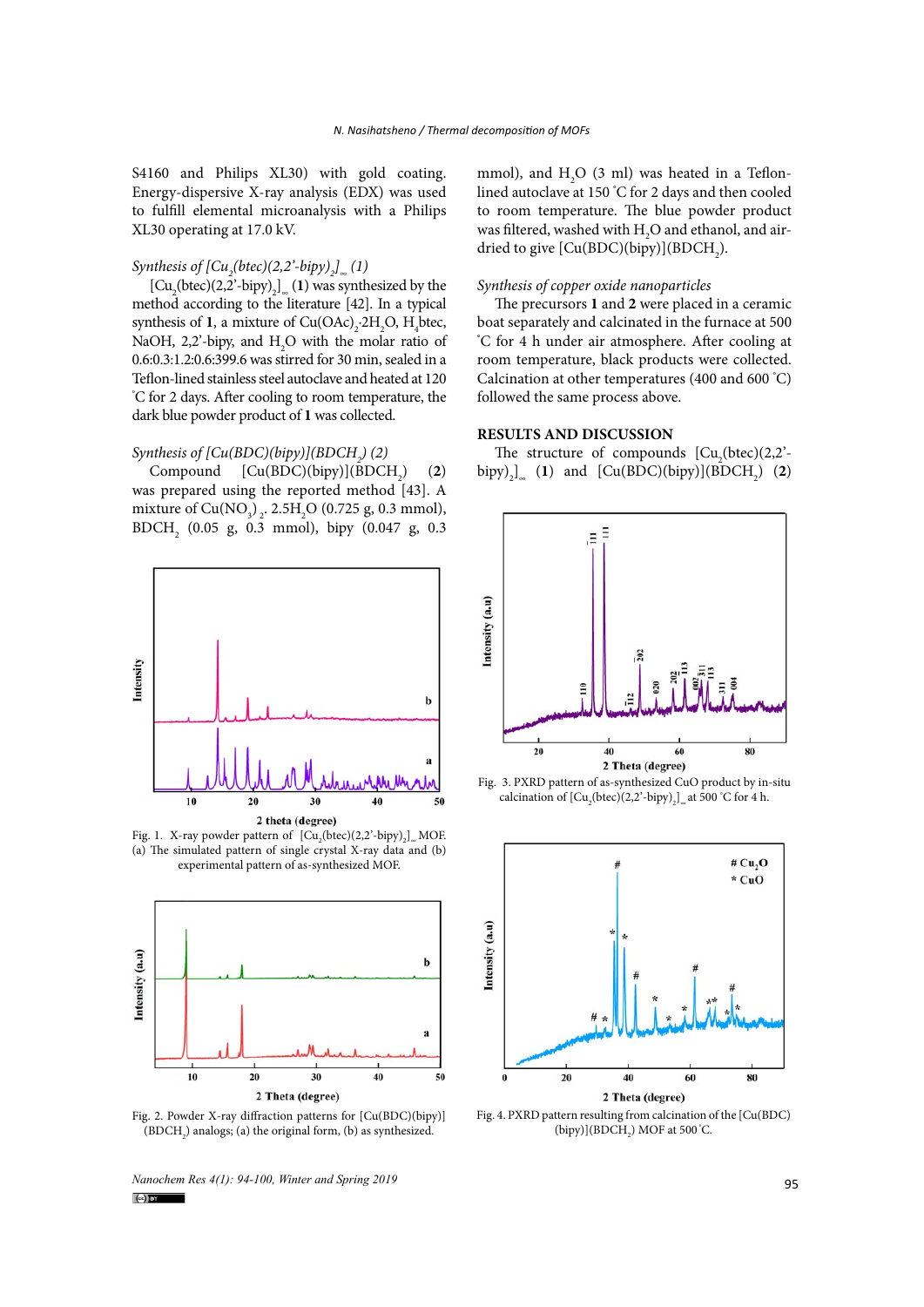were previously analyzed and reported [42,43]. The simulated diffraction pattern of the reflections of the single crystal diffraction agrees with the experimental PXRD pattern of the formed powder MOFs, as shown in Figs. 1 and 2, respectively. In this study, CuO nanostructures were simply synthesized by direct calcination of the Cu-MOFs at 500 °C under air atmosphere without using any additional reducing agent or template. The crystalline structures and phase purity of as-synthesized products were first examined by PXRD with the results shown in Figs. 3 and 4, respectively. Fig. 3 shows the crystal structure

of product resulted from **1** is corresponding to copper(II) oxide (CuO) (Tenorite; S.G.: C2/c; cell parameters: a = 4.685; b = 3.23; c = 5.132; β = 99.52; JCPDS file no. 41-0254). No peaks of other phases can be found, indicating that a pure product was obtained. Also, the peak positions appeared from **2** corresponding to a mixture of  $Cu<sub>2</sub>O$  (Cuprite; S.G.: Pn3m; with lattice constant a = 4.269; JCPDS file no. 05-0667) and CuO (Tenorite; JCPDS file no. 41-0254) in major phase, as shown in Fig. 4. Furthermore, the EDX spectra at 600 °C in Figs. 5 and 6 demonstrate that copper oxide is generated. The morphology and sizes of as-synthesized



Fig. 5. EDX spectrum of the as-synthesized product by calcination of [Cu<sub>2</sub>(btec)(2,2'-bipy)<sub>2</sub>] <sub>∞</sub>MOF at 600 °C for 4 h in the air.



Fig. 6. EDX spectrum of as-synthesized products by calcination of the  $\rm [Cu(BDC)(bipy)](BDCH_{_2})$  at 600 °C for 4 h.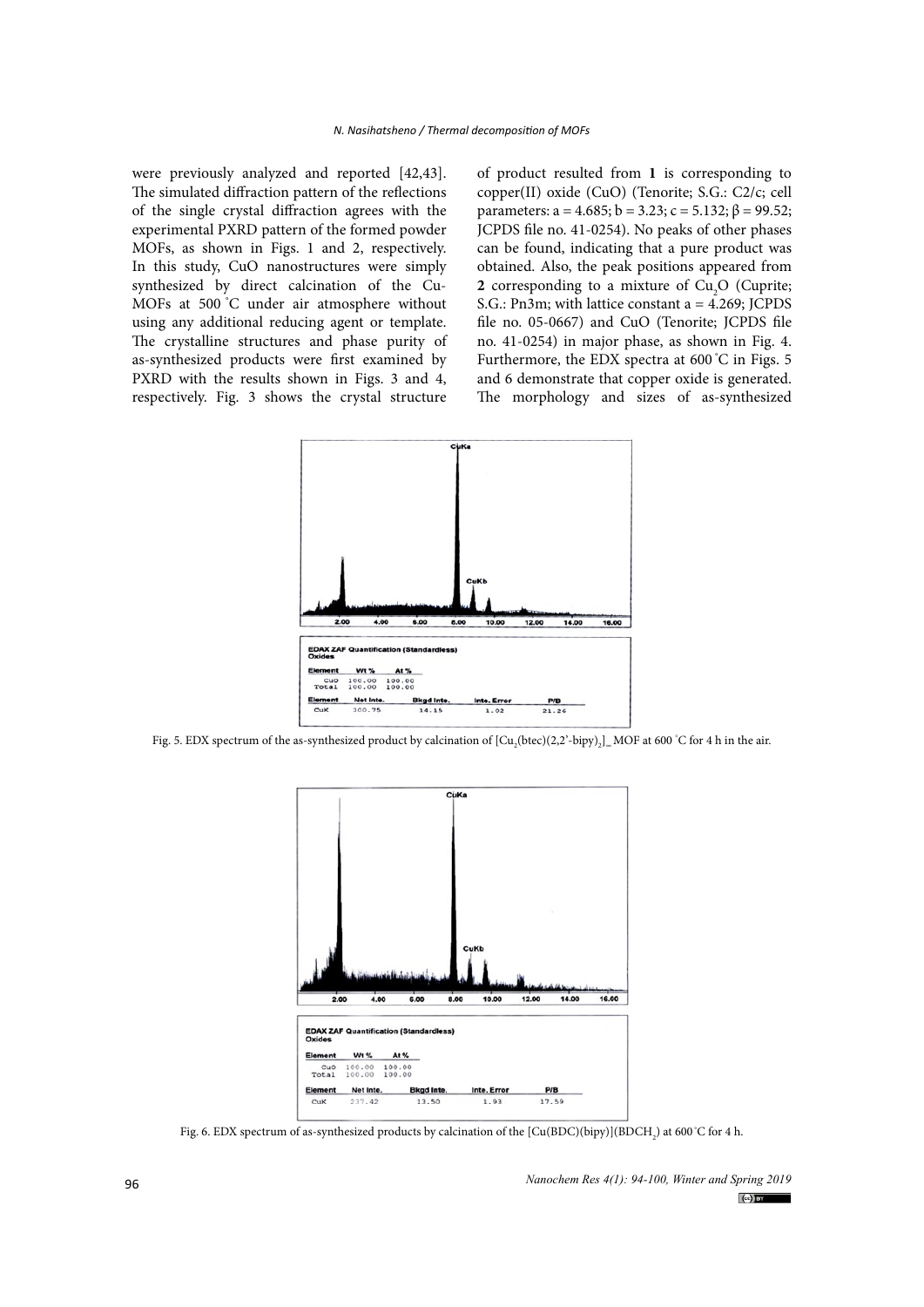### *N. Nasihatsheno / Thermal decomposition of MOFs*



Fig. 7. SEM photographs of CuO nanostructure produced by calcination of  $\left[\text{Cu}_2(\text{btec})(2,2\text{'-bipy})_2\right]_{\infty}$ MOF for 4 h in the air, (a-b) at 400, (c-d) 500, and (e-f) 600 °C, respectively.



Fig. 8. Surface morphology (SEM image) of as-prepared [Cu(BDC)(bipy)](BDCH<sub>2</sub>) MOF after calcination at 400 (a-b), 500 (c-d), and 600 °C (e-f), respectively.

*Nanochem Res 4(1): 94-100, Winter and Spring 2019*<br> **(c)**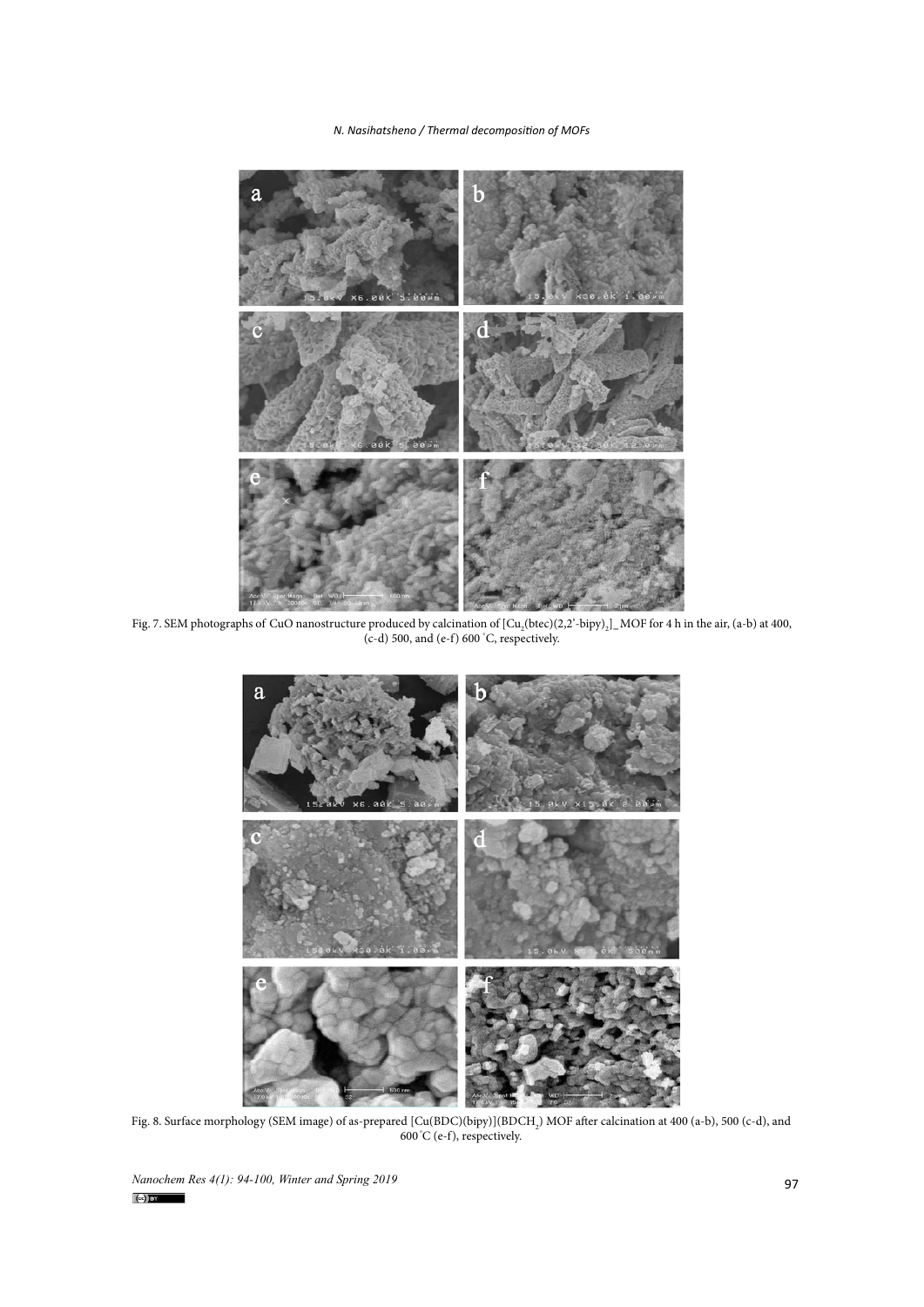#### *N. Nasihatsheno / Thermal decomposition of MOFs*



Fig. 9. Particle size histogram of CuO nanoparticles for  $\left[Cu_{2}(\text{btec})(2,2-\text{bipy})_{2}\right]_{\approx}$  MOF at 400 (a), 500 (b) and 600 °C (c).



Fig. 10. Particle size histogram of CuO nanoparticles for  $[Cu(BDC)(bipy)](BDCH<sub>2</sub>)$  MOF at 400 (a), 500 (b) and 600 °C (c).

copper oxide products were further characterized by SEM. Reaction conditions have a large effect on the final products. To investigate the role of reaction temperature on the final products during calcination of the Cu-MOFs under air atmosphere, we further studied the morphology and particle size of the final products by calcination of the Cu-MOFs at different reaction temperatures varying from 400 to 600 ° C for 4 h, (Figs. 7-8). So, we can see that with the variation of reaction temperature, copper oxide nanoparticles can be generated, but with different morphologies. As shown from histogram in Fig. 9 (a-c), the particles size was obtained 65, 140, and 65 nm, respectively, at 400, 500, and 600 °C for **1**, and the formed nanoparticles from **2** have a diameter about 100, 45 and 120 nm at 400, 500 and 600 ° C, respectively (Fig. 10 (a-c))**.**

### **CONCLUSION**

In summary, we have explained the successful preparation of copper oxide nanoparticles by direct calcination of the 1D ladder-like  $[Cu_2(btec)(2,2)$  $bipy)$ <sub>2</sub>]<sub>∞</sub> metal-organic framework and porous coordination polymer  $[Cu(BDC)(bipy)](BDCH<sub>2</sub>)$ under air atmosphere. Calcination temperature has a great effect on the size and shape of the final products. The variation of reaction temperature

from 400 to 600 ° C led to the different particle sizes and morphologies of copper oxide nanoparticles. This process builds a direct relation between metal-carboxylate MOF crystals and metal oxide nanostructures and further opens a new application field for MOFs.

### **ACKNOWLEDGMENTS**

This work was supported by the Lorestan University.

### **CONFLICT OF INTEREST**

The author declared to no conflict of interest.

### **REFERENCES**

- [1] [Tranchemontagne DJ, Mendoza-Cortés JL, O'Keeffe M,](http://dx.doi.org/10.1039/b817735j) [Yaghi OM. Secondary building units, nets and bonding](http://dx.doi.org/10.1039/b817735j) [in the chemistry of metal–organic frameworks. Chemical](http://dx.doi.org/10.1039/b817735j) [Society Reviews. 2009;38\(5\):1257.](http://dx.doi.org/10.1039/b817735j)
- [2] [Silva P, Vilela SMF, Tomé JPC, Almeida Paz FA.](http://dx.doi.org/10.1039/c5cs00307e) [Multifunctional metal–organic frameworks: from academia](http://dx.doi.org/10.1039/c5cs00307e) [to industrial applications. Chemical Society Reviews.](http://dx.doi.org/10.1039/c5cs00307e) [2015;44\(19\):6774-803.](http://dx.doi.org/10.1039/c5cs00307e)
- [3] [Czaja AU, Trukhan N, Müller U. Industrial applications of](http://dx.doi.org/10.1039/b804680h) [metal–organic frameworks. Chemical Society Reviews.](http://dx.doi.org/10.1039/b804680h) [2009;38\(5\):1284.](http://dx.doi.org/10.1039/b804680h)
- [4] [Ajoyan Z, Marino P, Howarth AJ. Green applications](http://dx.doi.org/10.1039/c8ce01002a) [of metal–organic frameworks. CrystEngComm.](http://dx.doi.org/10.1039/c8ce01002a) [2018;20\(39\):5899-912.](http://dx.doi.org/10.1039/c8ce01002a)

*Nanochem Res 4(1): 94-100, Winter and Spring 2019*  $(cc)$  BY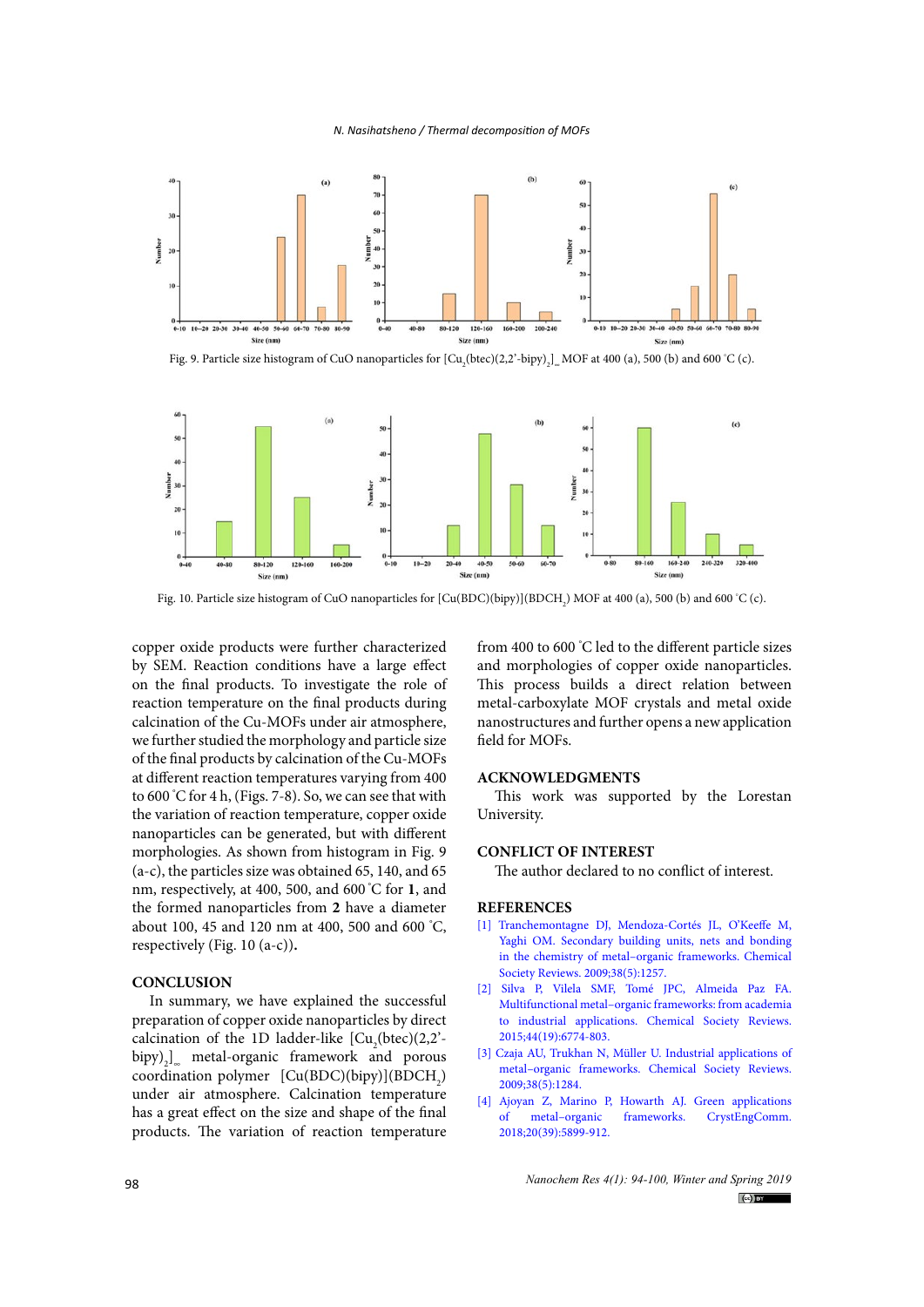- [5] [Rowsell JLC, Millward AR, Park KS, Yaghi OM.](http://dx.doi.org/10.1021/ja049408c)  [Hydrogen Sorption in Functionalized Metal−Organic](http://dx.doi.org/10.1021/ja049408c)  [Frameworks. Journal of the American Chemical Society.](http://dx.doi.org/10.1021/ja049408c)  [2004;126\(18\):5666-7.](http://dx.doi.org/10.1021/ja049408c)
- [6] [Li H, Wang K, Sun Y, Lollar CT, Li J, Zhou H-C. Recent](http://dx.doi.org/10.1016/j.mattod.2017.07.006)  [advances in gas storage and separation using metal–organic](http://dx.doi.org/10.1016/j.mattod.2017.07.006)  [frameworks. Materials Today. 2018;21\(2\):108-21.](http://dx.doi.org/10.1016/j.mattod.2017.07.006)
- [7] [Li B, Wen H-M, Zhou W, Chen B. Porous Metal–Organic](http://dx.doi.org/10.1021/jz501586e)  [Frameworks for Gas Storage and Separation: What, How,](http://dx.doi.org/10.1021/jz501586e)  [and Why? The Journal of Physical Chemistry Letters.](http://dx.doi.org/10.1021/jz501586e)  [2014;5\(20\):3468-79.](http://dx.doi.org/10.1021/jz501586e)
- [8] [Lin R-B, Xiang S, Xing H, Zhou W, Chen B. Exploration](http://dx.doi.org/10.1016/j.ccr.2017.09.027)  [of porous metal–organic frameworks for gas separation](http://dx.doi.org/10.1016/j.ccr.2017.09.027)  [and purification. Coordination Chemistry Reviews.](http://dx.doi.org/10.1016/j.ccr.2017.09.027)  [2019;378:87-103.](http://dx.doi.org/10.1016/j.ccr.2017.09.027)
- [9] [Kang Z, Fan L, Sun D. Recent advances and challenges of](http://dx.doi.org/10.1039/c7ta01142c)  [metal–organic framework membranes for gas separation.](http://dx.doi.org/10.1039/c7ta01142c)  [Journal of Materials Chemistry A. 2017;5\(21\):10073-91.](http://dx.doi.org/10.1039/c7ta01142c)
- [10] [Li Z, Hüve J, Krampe C, Luppi G, Tsotsalas M, Klingauf J,](http://dx.doi.org/10.1002/smll.201201702)  [et al. Internalization Pathways of Anisotropic Disc-Shaped](http://dx.doi.org/10.1002/smll.201201702)  [Zeolite L Nanocrystals with Different Surface Properties in](http://dx.doi.org/10.1002/smll.201201702)  [HeLa Cancer Cells. Small. 2013;9\(9-10\):1809-20.](http://dx.doi.org/10.1002/smll.201201702)
- [11] Ranocchiari M, Bokhoven JAv. Catalysis by metal-organic [frameworks: fundamentals and opportunities. Physical](http://dx.doi.org/10.1039/c0cp02394a)  [Chemistry Chemical Physics. 2011;13\(14\):6388.](http://dx.doi.org/10.1039/c0cp02394a)
- [12] [Zhu L, Liu X-Q, Jiang H-L, Sun L-B. Metal–Organic](http://dx.doi.org/10.1021/acs.chemrev.7b00091)  [Frameworks for Heterogeneous Basic Catalysis. Chemical](http://dx.doi.org/10.1021/acs.chemrev.7b00091)  [Reviews. 2017;117\(12\):8129-76.](http://dx.doi.org/10.1021/acs.chemrev.7b00091)
- [13]Dhakshinamoorthy A, Li Z, Garcia H. Catalysis and photocatalysis by metal organic frameworks. Chemical Society Reviews. 2018; 47(22): 8134-72.
- [14] [Liu D, Lu K, Poon C, Lin W. Metal–Organic Frameworks](http://dx.doi.org/10.1021/ic402194c)  [as Sensory Materials and Imaging Agents. Inorganic](http://dx.doi.org/10.1021/ic402194c)  [Chemistry. 2013;53\(4\):1916-24.](http://dx.doi.org/10.1021/ic402194c)
- [15] [Hatakeyama W, Sanchez TJ, Rowe MD, Serkova NJ,](http://dx.doi.org/10.1021/am200075q)  [Liberatore MW, Boyes SG. Synthesis of Gadolinium](http://dx.doi.org/10.1021/am200075q)  [Nanoscale Metal−Organic Framework with Hydrotropes:](http://dx.doi.org/10.1021/am200075q)  [Manipulation of Particle Size and Magnetic Resonance](http://dx.doi.org/10.1021/am200075q)  [Imaging Capability. ACS Applied Materials & Interfaces.](http://dx.doi.org/10.1021/am200075q)  [2011;3\(5\):1502-10.](http://dx.doi.org/10.1021/am200075q)
- [16] Taylor KML, Rieter WJ, Lin W. Manganese-Based [Nanoscale Metal−Organic Frameworks for Magnetic](http://dx.doi.org/10.1021/ja803777x)  [Resonance Imaging. Journal of the American Chemical](http://dx.doi.org/10.1021/ja803777x)  [Society. 2008;130\(44\):14358-9.](http://dx.doi.org/10.1021/ja803777x)
- [17] [Peller M, Böll K, Zimpel A, Wuttke S. Metal–organic](http://dx.doi.org/10.1039/c8qi00149a)  [framework nanoparticles for magnetic resonance imaging.](http://dx.doi.org/10.1039/c8qi00149a)  [Inorganic Chemistry Frontiers. 2018;5\(8\):1760-79.](http://dx.doi.org/10.1039/c8qi00149a)
- [18] [Zheng H, Zhang Y, Liu L, Wan W, Guo P, Nyström AM,](http://dx.doi.org/10.1021/jacs.5b11720)  [et al. One-pot Synthesis of Metal–Organic Frameworks](http://dx.doi.org/10.1021/jacs.5b11720)  [with Encapsulated Target Molecules and Their Applications](http://dx.doi.org/10.1021/jacs.5b11720)  [for Controlled Drug Delivery. Journal of the American](http://dx.doi.org/10.1021/jacs.5b11720)  [Chemical Society. 2016;138\(3\):962-8.](http://dx.doi.org/10.1021/jacs.5b11720)
- [19] [Orellana-Tavra C, Marshall RJ, Baxter EF, Lázaro IA, Tao A,](http://dx.doi.org/10.1039/c6tb02025a)  [Cheetham AK, et al. Drug delivery and controlled release](http://dx.doi.org/10.1039/c6tb02025a)  [from biocompatible metal–organic frameworks using](http://dx.doi.org/10.1039/c6tb02025a)  [mechanical amorphization. Journal of Materials Chemistry](http://dx.doi.org/10.1039/c6tb02025a)  [B. 2016;4\(47\):7697-707.](http://dx.doi.org/10.1039/c6tb02025a)
- [20] [Wu M-X, Yang Y-W. Metal-Organic Framework \(MOF\)-](http://dx.doi.org/10.1002/adma.201606134) [Based Drug/Cargo Delivery and Cancer Therapy. Advanced](http://dx.doi.org/10.1002/adma.201606134)  [Materials. 2017;29\(23\):1606134.](http://dx.doi.org/10.1002/adma.201606134)
- [21] [Sun C-Y, Qin C, Wang X-L, Su Z-M. Metal-organic](http://dx.doi.org/10.1517/17425247.2013.741583)  [frameworks as potential drug delivery systems. Expert](http://dx.doi.org/10.1517/17425247.2013.741583)  [Opinion on Drug Delivery. 2012;10\(1\):89-101.](http://dx.doi.org/10.1517/17425247.2013.741583)
- [22] [Hua M, Zhang S, Pan B, Zhang W, Lv L, Zhang Q. Heavy](http://dx.doi.org/10.1016/j.jhazmat.2011.10.016) [metal removal from water/wastewater by nanosized metal](http://dx.doi.org/10.1016/j.jhazmat.2011.10.016) [oxides: A review. Journal of Hazardous Materials. 2012;211-](http://dx.doi.org/10.1016/j.jhazmat.2011.10.016) [212:317-31.](http://dx.doi.org/10.1016/j.jhazmat.2011.10.016)
- [23] [Hu J-S, Zhong L-S, Song W-G, Wan L-J. Synthesis](http://dx.doi.org/10.1002/adma.200800623) [of Hierarchically Structured Metal Oxides and their](http://dx.doi.org/10.1002/adma.200800623) [Application in Heavy Metal Ion Removal. Advanced](http://dx.doi.org/10.1002/adma.200800623) [Materials. 2008;20\(15\):2977-82.](http://dx.doi.org/10.1002/adma.200800623)
- [24] [Wang Y, Arandiyan H, Scott J, Bagheri A, Dai H, Amal](http://dx.doi.org/10.1039/c6ta10896b) [R. Recent advances in ordered meso/macroporous metal](http://dx.doi.org/10.1039/c6ta10896b) [oxides for heterogeneous catalysis: a review. Journal of](http://dx.doi.org/10.1039/c6ta10896b) [Materials Chemistry A. 2017;5\(19\):8825-46.](http://dx.doi.org/10.1039/c6ta10896b)
- [25] [Fouad OA, Hassan AM, Abd El-Wahab H, Mohy Eldin](http://dx.doi.org/10.1016/j.jallcom.2012.05.078) [A, Naser A-RM, Wahba OAG. Synthesis, characterization](http://dx.doi.org/10.1016/j.jallcom.2012.05.078) [and application of some nanosized mixed metal oxides as](http://dx.doi.org/10.1016/j.jallcom.2012.05.078) [high heat resistant pigments: Ca2CuO3, Ca3Co2O6, and](http://dx.doi.org/10.1016/j.jallcom.2012.05.078) [NiSb2O6. Journal of Alloys and Compounds. 2012;537:165-](http://dx.doi.org/10.1016/j.jallcom.2012.05.078) [70.](http://dx.doi.org/10.1016/j.jallcom.2012.05.078)
- [26] [Komarneni S, Roy R, Li QH. Microwave-hydrothermal](http://dx.doi.org/10.1016/0025-5408(92)90004-j) [synthesis of ceramic powders. Materials Research Bulletin.](http://dx.doi.org/10.1016/0025-5408(92)90004-j) [1992;27\(12\):1393-405.](http://dx.doi.org/10.1016/0025-5408(92)90004-j)
- [27] [Gawande MB, Pandey RK, Jayaram RV. Role of mixed metal](http://dx.doi.org/10.1039/c2cy00490a) [oxides in catalysis science—versatile applications in organic](http://dx.doi.org/10.1039/c2cy00490a) [synthesis. Catalysis Science & Technology. 2012;2\(6\):1113.](http://dx.doi.org/10.1039/c2cy00490a)
- [28] [Dey A. Semiconductor metal oxide gas sensors: A review.](http://dx.doi.org/10.1016/j.mseb.2017.12.036) [Materials Science and Engineering: B. 2018;229:206-17.](http://dx.doi.org/10.1016/j.mseb.2017.12.036)
- [29] [Wang C, Yin L, Zhang L, Xiang D, Gao R. Metal Oxide](http://dx.doi.org/10.3390/s100302088) [Gas Sensors: Sensitivity and Influencing Factors. Sensors.](http://dx.doi.org/10.3390/s100302088) [2010;10\(3\):2088-106.](http://dx.doi.org/10.3390/s100302088)
- [30] [Desilvestro J. Metal Oxide Cathode Materials for](http://dx.doi.org/10.1149/1.2086438) [Electrochemical Energy Storage: A Review. Journal of The](http://dx.doi.org/10.1149/1.2086438) [Electrochemical Society. 1990;137\(1\):5C.](http://dx.doi.org/10.1149/1.2086438)
- [31] [Ratynski M, Hamankiewicz B, Krajewski M, Boczar M,](http://dx.doi.org/10.3390/ma11112126) [Ziolkowska D, Czerwinski A. Single Step, Electrochemical](http://dx.doi.org/10.3390/ma11112126) [Preparation of Copper-Based Positive Electrode for Lithium](http://dx.doi.org/10.3390/ma11112126) [Primary Cells. Materials. 2018;11\(11\):2126.](http://dx.doi.org/10.3390/ma11112126)
- [32] [Shaikh JS, Shaikh NS, Mali SS, Patil JV, Pawar KK,](http://dx.doi.org/10.1039/c7nr08350e) [Kanjanaboos P, et al. Nanoarchitectures in dye-sensitized](http://dx.doi.org/10.1039/c7nr08350e) [solar cells: metal oxides, oxide perovskites and carbon](http://dx.doi.org/10.1039/c7nr08350e)[based materials. Nanoscale. 2018;10\(11\):4987-5034.](http://dx.doi.org/10.1039/c7nr08350e)
- [33] [Jose R, Thavasi V, Ramakrishna S. Metal Oxides for Dye-](http://dx.doi.org/10.1111/j.1551-2916.2008.02870.x)[Sensitized Solar Cells. Journal of the American Ceramic](http://dx.doi.org/10.1111/j.1551-2916.2008.02870.x) [Society. 2009;92\(2\):289-301.](http://dx.doi.org/10.1111/j.1551-2916.2008.02870.x)
- [34] [Wongpisutpaisan N, Charoonsuk P, Vittayakorn N, Pecharapa](http://dx.doi.org/10.1016/j.egypro.2011.09.044) [W. Sonochemical Synthesis and Characterization of Copper](http://dx.doi.org/10.1016/j.egypro.2011.09.044) [Oxide Nanoparticles. Energy Procedia. 2011;9:404-9.](http://dx.doi.org/10.1016/j.egypro.2011.09.044)
- [35] [Ranjbar-Karimi R, Bazmandegan-Shamili A, Aslani A,](http://dx.doi.org/10.1016/j.physb.2010.04.021) [Kaviani K. Sonochemical synthesis, characterization and](http://dx.doi.org/10.1016/j.physb.2010.04.021) [thermal and optical analysis of CuO nanoparticles. Physica](http://dx.doi.org/10.1016/j.physb.2010.04.021) [B: Condensed Matter. 2010;405\(15\):3096-100.](http://dx.doi.org/10.1016/j.physb.2010.04.021)
- [36] [Kobayashi Y, Yasuda Y, Morita T. Recent advances in the](http://dx.doi.org/10.1016/j.jsamd.2016.11.002) [synthesis of copper-based nanoparticles for metal–metal](http://dx.doi.org/10.1016/j.jsamd.2016.11.002) [bonding processes. Journal of Science: Advanced Materials](http://dx.doi.org/10.1016/j.jsamd.2016.11.002) [and Devices. 2016;1\(4\):413-30.](http://dx.doi.org/10.1016/j.jsamd.2016.11.002)
- [37] [Lee S-H, Her Y-S, Matijević E. Preparation and Growth](http://dx.doi.org/10.1006/jcis.1996.4638) [Mechanism of Uniform Colloidal Copper Oxide by the](http://dx.doi.org/10.1006/jcis.1996.4638) [Controlled Double-Jet Precipitation. Journal of Colloid and](http://dx.doi.org/10.1006/jcis.1996.4638) [Interface Science. 1997;186\(1\):193-202.](http://dx.doi.org/10.1006/jcis.1996.4638)
- [38] [Wu H-Q, Wei X-W, Shao M-W, Gu J-S, Qu M-Z. Synthesis](http://dx.doi.org/10.1016/s0009-2614(02)01301-5) [of copper oxide nanoparticles using carbon nanotubes as](http://dx.doi.org/10.1016/s0009-2614(02)01301-5) [templates. Chemical Physics Letters. 2002;364\(1-2\):152-6.](http://dx.doi.org/10.1016/s0009-2614(02)01301-5)
- [39] [Phiwdang K, Suphankij S, Mekprasart W, Pecharapa W.](http://dx.doi.org/10.1016/j.egypro.2013.06.808) [Synthesis of CuO Nanoparticles by Precipitation Method](http://dx.doi.org/10.1016/j.egypro.2013.06.808)

*Nanochem Res 4(1): 94-100, Winter and Spring 2019*<br> **Colum**